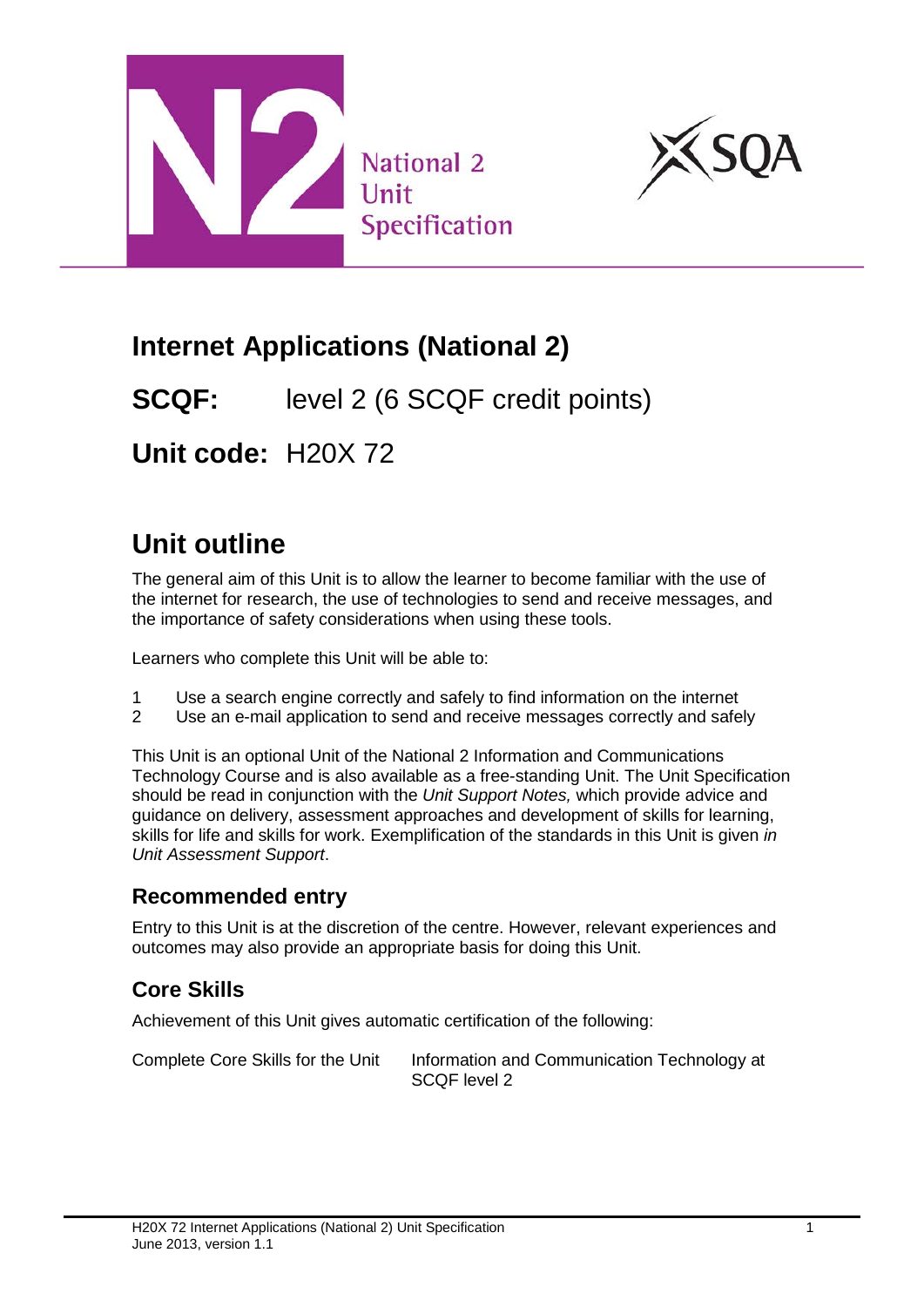



#### **Equality and inclusion**

This Unit Specification has been designed to ensure that there are no unnecessary barriers to learning or assessment. The individual needs of learners should be taken into account when planning learning experiences, selecting assessment methods or considering alternative evidence. For further information, please refer to the *Unit Support Notes.*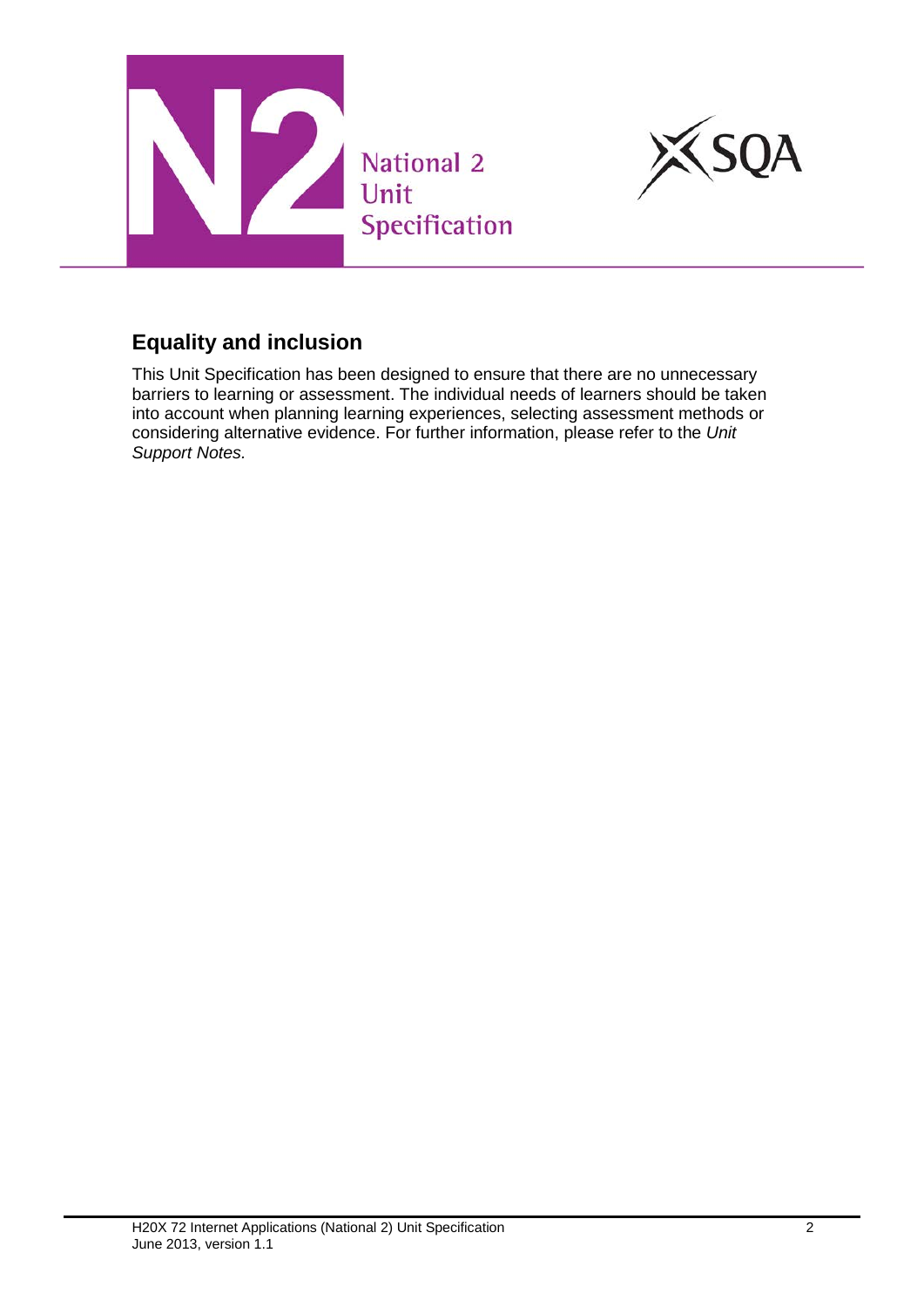# **Standards**

### **Outcomes and assessment standards**

#### **Outcome 1**

The learner will:

- **1 Use a search engine correctly and safely to find information on the internet by:**
- 1.1 Searching for specific information, using appropriate navigation tools
- 1.2 Using keywords for different internet searches
- 1.3 Following safety rules for appropriate internet use

#### **Outcome 2**

The learner will:

- **2 Use an e-mail application to send and receive messages correctly and safely:**
- 2.1 Opening the e-mail application correctly and safely
- 2.2 Creating, titling, addressing and sending an e-mail message
- 2.3 Creating and sending a reply to an e-mail message
- 2.4 Following correct procedures to close the e-mail application
- 2.5 Following safety rules for appropriate e-mail use

### **Evidence Requirements for the Unit**

Assessors should use their professional judgement, subject knowledge and experience, and understanding of their learners, to determine the most appropriate ways to generate evidence and the conditions and contexts in which they are used.

Evidence may be presented for individual Outcomes or it may be gathered for the Unit as a whole through integrating assessment in one single activity. If the latter approach is used, it must be clear how the evidence covers each Outcome.

It is expected that learners will receive support to achieve the Outcomes of this Unit.

Evidence can be presented in a variety of formats, such as written, oral, or pictorial, and may be gathered using the learner's usual means of communication.

Exemplification of assessment is provided in *Unit Assessment Support*. Advice and guidance on possible approaches to assessment is provided in the *Unit Support Notes.*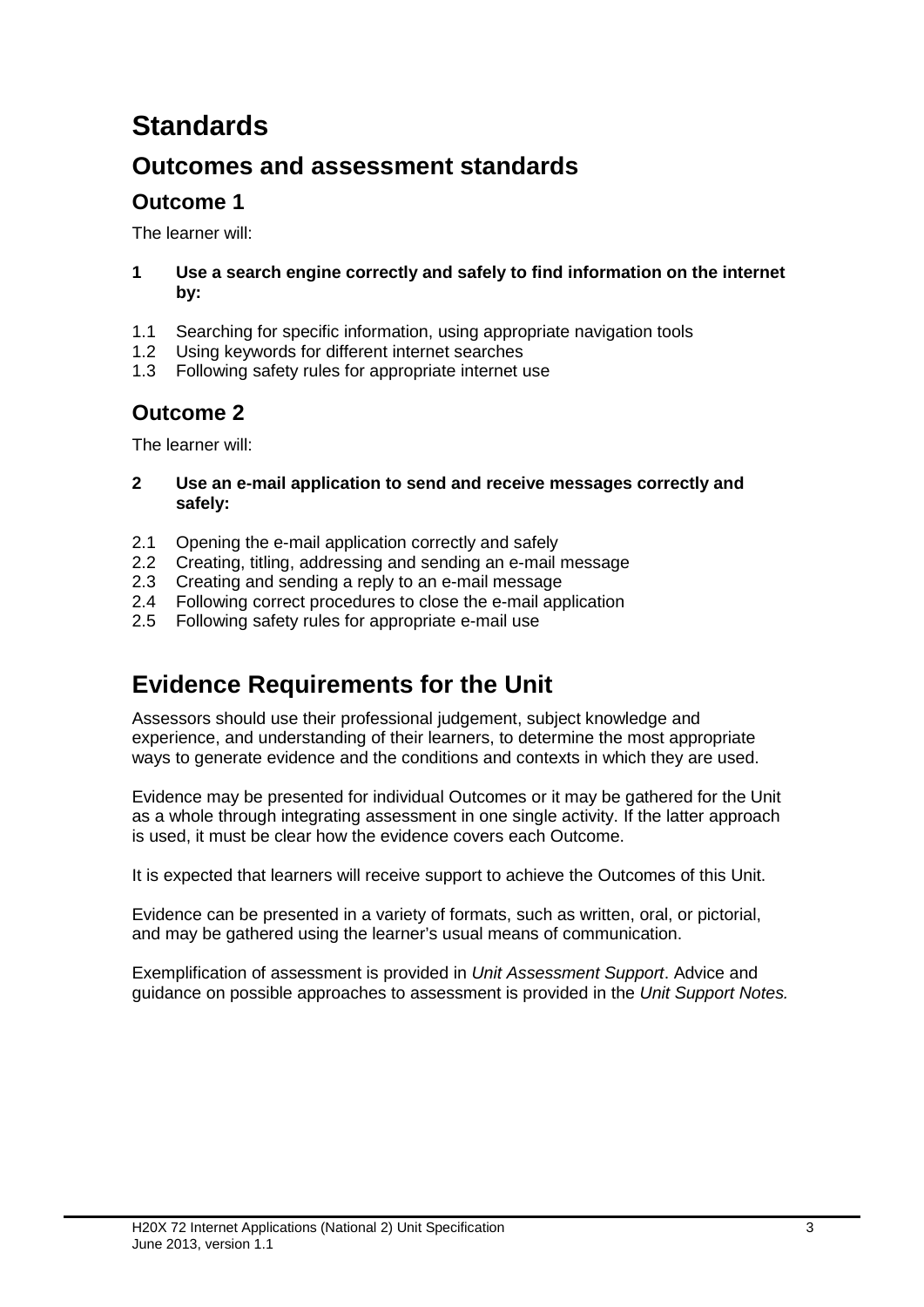### **Development of skills for learning, skills for life and skills for work**

It is expected that learners will develop broad, generic skills through this Unit. The skills that learners will be expected to improve on and develop through the Unit are based on SQA's *Skills Framework: Skills for Learning, Skills for Life and Skills for Work* and drawn from the main skills areas listed below. These must be built into the Unit where there are appropriate opportunities.

#### **4 Employability, enterprise and citizenship**

4.2 Information and communication technology

#### **5 Thinking skills**

- 5.1 Remembering
- 5.3 Applying
- 5.5 Creating

Amplification of these is given in SQA's *Skills Framework: Skills for Learning, Skills for Life and Skills for Work.* The level of these skills should be at the same SCQF level as the Unit and be consistent with the SCQF level descriptor. Further information on building in skills for learning, skills for life and skills for work is given in the *Unit Support Notes.*

Employability, enterprise and citizenship skills shown in this National Unit provide automatic certification of Core Skill: Information and Communication Technology at SCQF level 2.